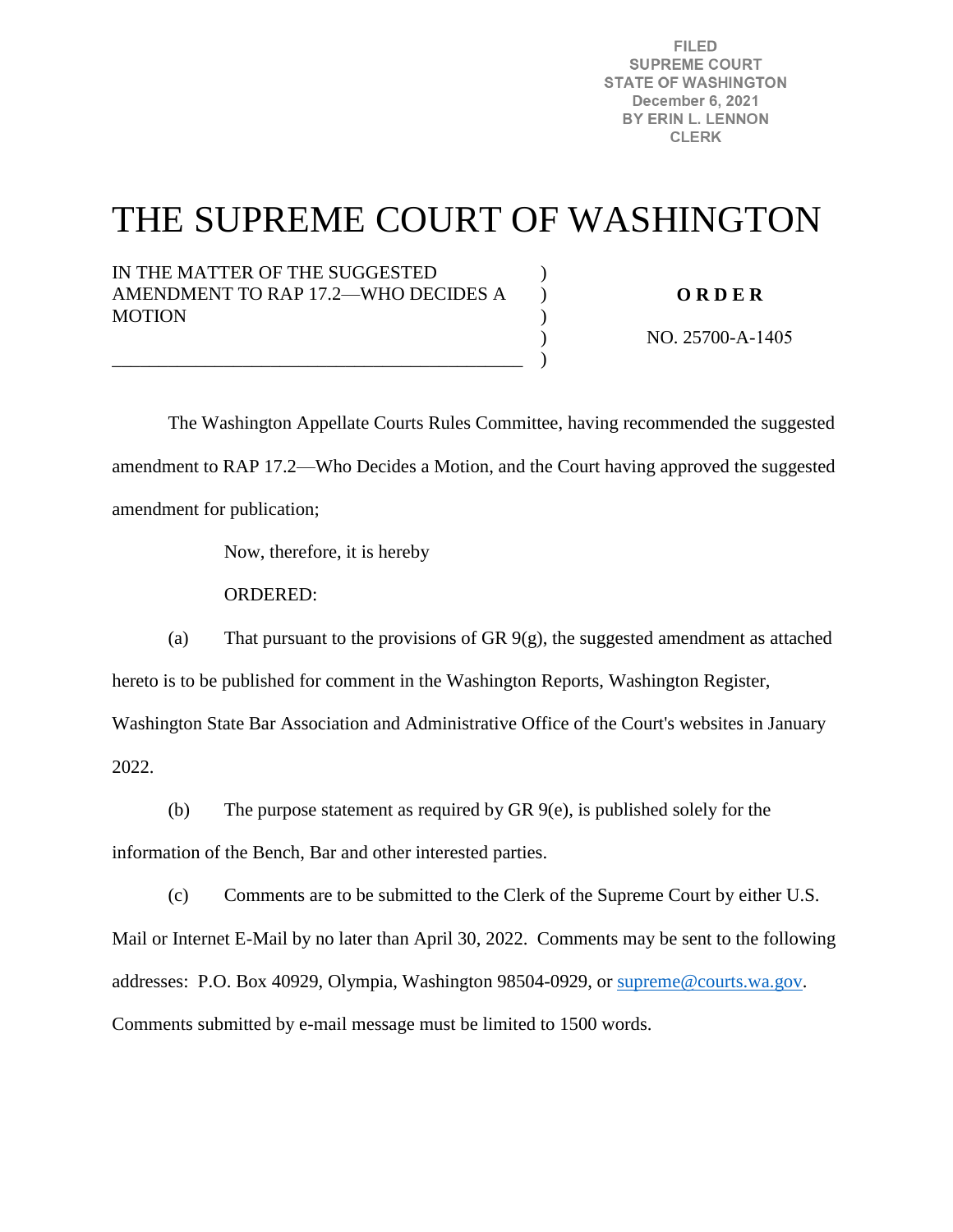Page 2 ORDER IN THE MATTER OF THE SUGGESTED AMENDMENT TO RAP 17.2—WHO DECIDES A MOTION

DATED at Olympia, Washington this 6th day of December, 2021.

For the Court

Conzélez C.J.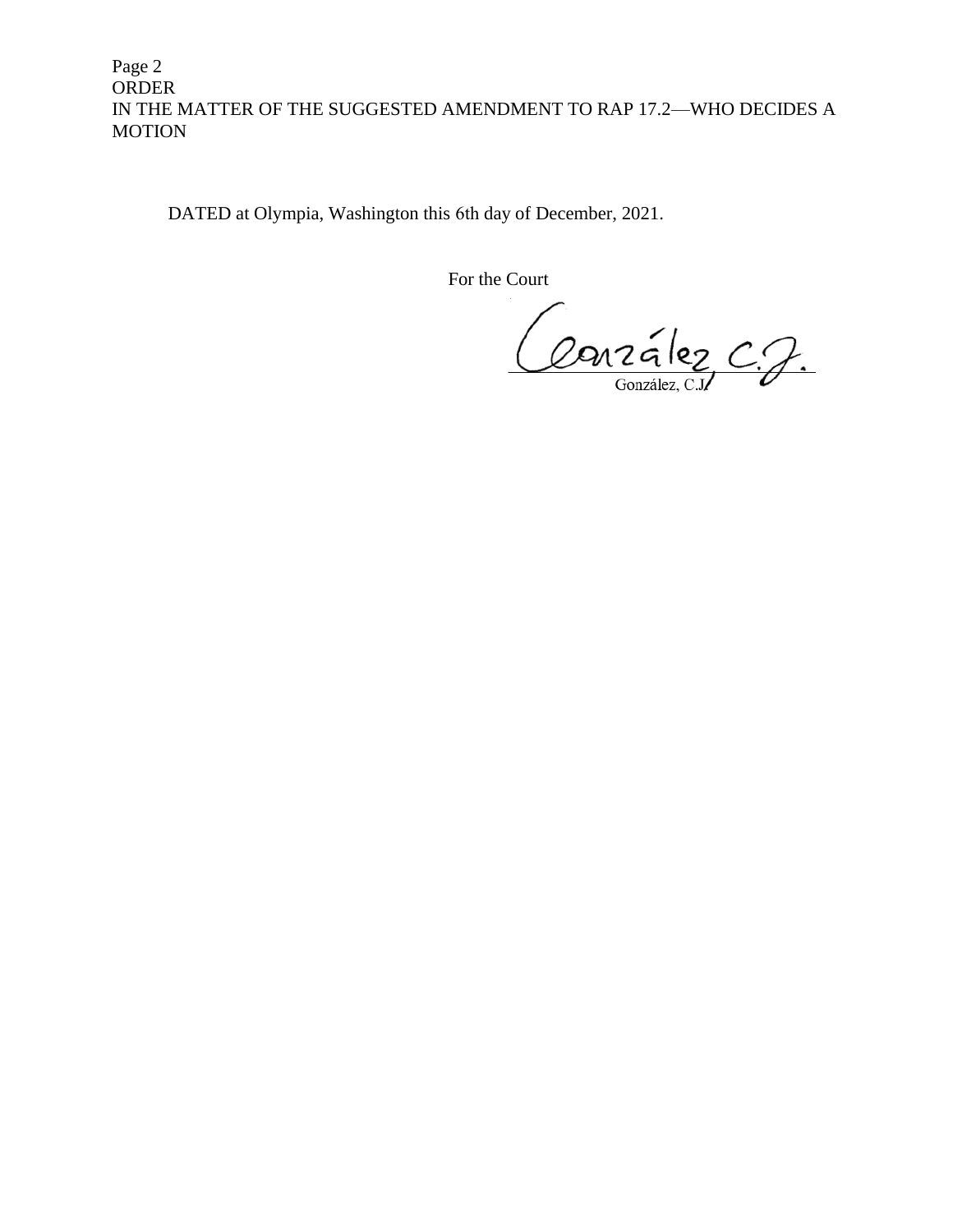### **GR 9 COVER SHEET**

#### **Suggested Amendment**

### **Rules of Appellate Procedure**

## **Rule 17.2 – Who Decides a Motion**

**A. Proponent:** Washington State Court of Appeals Rules Committee

**B. Spokesperson:** Judge Bradley Maxa, Chair

**C. Purpose**: RAP 17.2 explains who decides various kinds of motions. RAP 17.2(b) allows the commissioner or clerk to refer a motion to the judges for determination. Some litigants attempt to challenge a commissioner's or clerk's decision to refer a motion to the judges. The proposed amendment clarifies that a referral decision by a commissioner or clerk is not a ruling that is subject to a motion to modify under RAP 17.7(a).

**D. Hearing**: Not requested.

**E. Expedited Consideration**: Not requested.

**F. Supporting Material**: Suggested rule amendment.